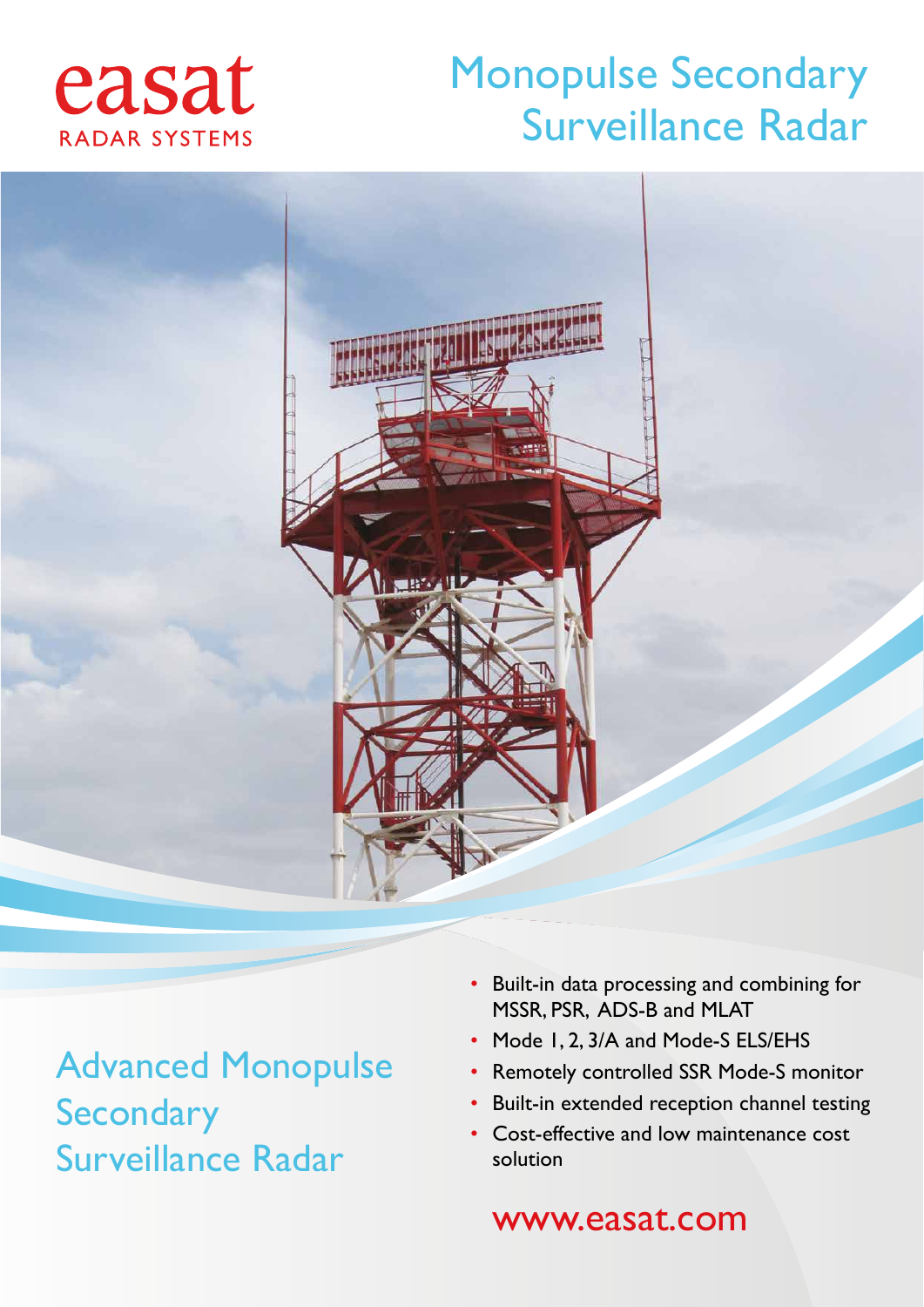# easat **RADAR SYSTEMS**

Easat was established in 1987 as a specialist independent company to design and build antennas and complete radar systems. Since then the Company, a subsidiary of Goodwin PLC, has established itself as market leader in the manufacture of bespoke highperformance commercial radar antennas.

Easat design and build antennas and complete radar sensor systems for a wide range of applications.

Easat high-gain radar antennas provide enhanced protection of high-value offshore production facilities in challenging security environments.

Easat's surveillance systems are in use globally for long-range detection of maritime vessels and for the identification of potential threats from pirates and militants.



This new generation Mode-S MSSR designed and in full compliance with ICAO and Eurocontrol standards. It is intended for air traffic control cooperative surveillance in accordance with elementary and enhanced Mode-S specifications.

This secondary radar system can be used either stand-alone or can be easily integrated with PSR, ADS-B and MLAT systems. In this case, a common CMS will display status and performance parameters of all systems simultaneously and PPI screen will display combined targets processed by advanced built-in tracking system. This system is highly flexible, high performance turnkey solution with open architecture easily adaptable to customer requirements and needs of different sites, such as communication and maintenance facilities.

This secondary surveillance radar is extremely compact, fully solidstate, highly modular and reliable design with very low life-cycle cost. The system is fully redundant with automatic switch- over and hot swapping functions ensuring high availability.

CMS software is OS independent and can be installed on any number of computers. CMS features user friendly interface and provides factory remote support capability.

#### Main Features

- Developed in full compliance with ICAO and Eurocontrol.
- Mode 1, 2, 3/A, C and Mode-S ELS/EHS.
- Automatic system reconfiguration and switch-over.
- Built-in data processing and combining for MSSR, PSR, ADS-B and MLAT.
- Built-in track processor and output data formatter.
- BITE for continuous monitoring of MSSR subsystems and non-radar equipment.
- Diagnostic CMS to provide local and remote control of operation.
- Archiving, playback and statistical analysis of surveillance data.
- Cost-effective and low maintenance cost solution.
- Remotely controlled SSR Mode-S monitor.
- Built-in extended reception channel testing.
- Transportable version is also available.

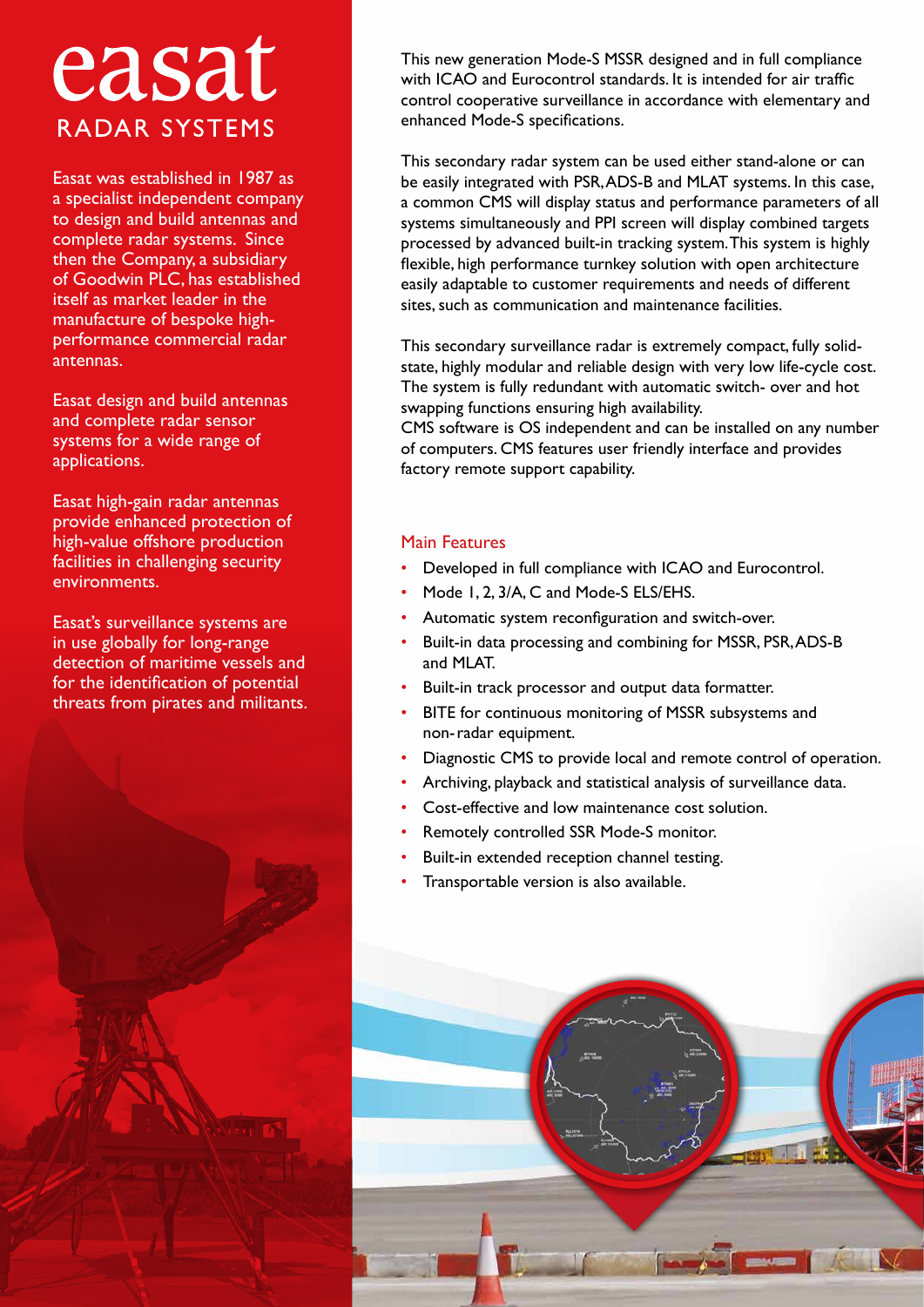#### Interrogator

- Dual channel fully redundant system.
- Interrogation, detection and acquisition of Modes 1, 2, 3/A, C and S.
- Mode-S Addressed Elementary Surveillance. ICAO aircraft address.
	-
	- Flight identity.
	- Transponder capability report. Altitude reporting to 25 ft.
	- Flight status.
- Mode-S Addressed
	- Enhanced Surveillance.
	- Lockout protocols.
	- Basic data protocols. Standard length
	- communication protocols.
	- Extended length communication transactions.
	- **Aircraft** identification protocol.
- Interlace with up to 4 modes.
- Programmable interrogation strategy based on target position.
- Adaptive parameter adjustment including advanced anti-reflector.
- Multiple input tracking and data combining.

#### Radar Data Display

- Multiple data (plots and/or tracks) input display including PSR, MSSR, ADS-B and MLAT.
- Display all enhanced Mode-S data.
- Geographical maps and air navigation charts.
- Surveillance data archiving and replay.

#### Antenna System

- Large vertical aperture (LVA) antenna with SUM, DIFF and OMNI channels.
- Compact SSR antennas can be used as an option.
- Encapsulated weatherproof dipole columns.
- Superior RF performance.
- Shaped elevation patterns.
- Meets ICAO requirements.
- Dual motor antenna drive.
- Dual azimuth encoder.
- Antenna drive system includes comprehensive BITE with numerous sensors (oil level, vibration, temperature etc) displayed on CMS.

#### Control and Monitoring System (CMS)

- Fully redundant system.
- Any number of local and remote CMS terminals.
- Supports communication such as serial, optic, LAN, radio links etc.
- Information archiving, replay and analysis.
- Factory remote service support capability.